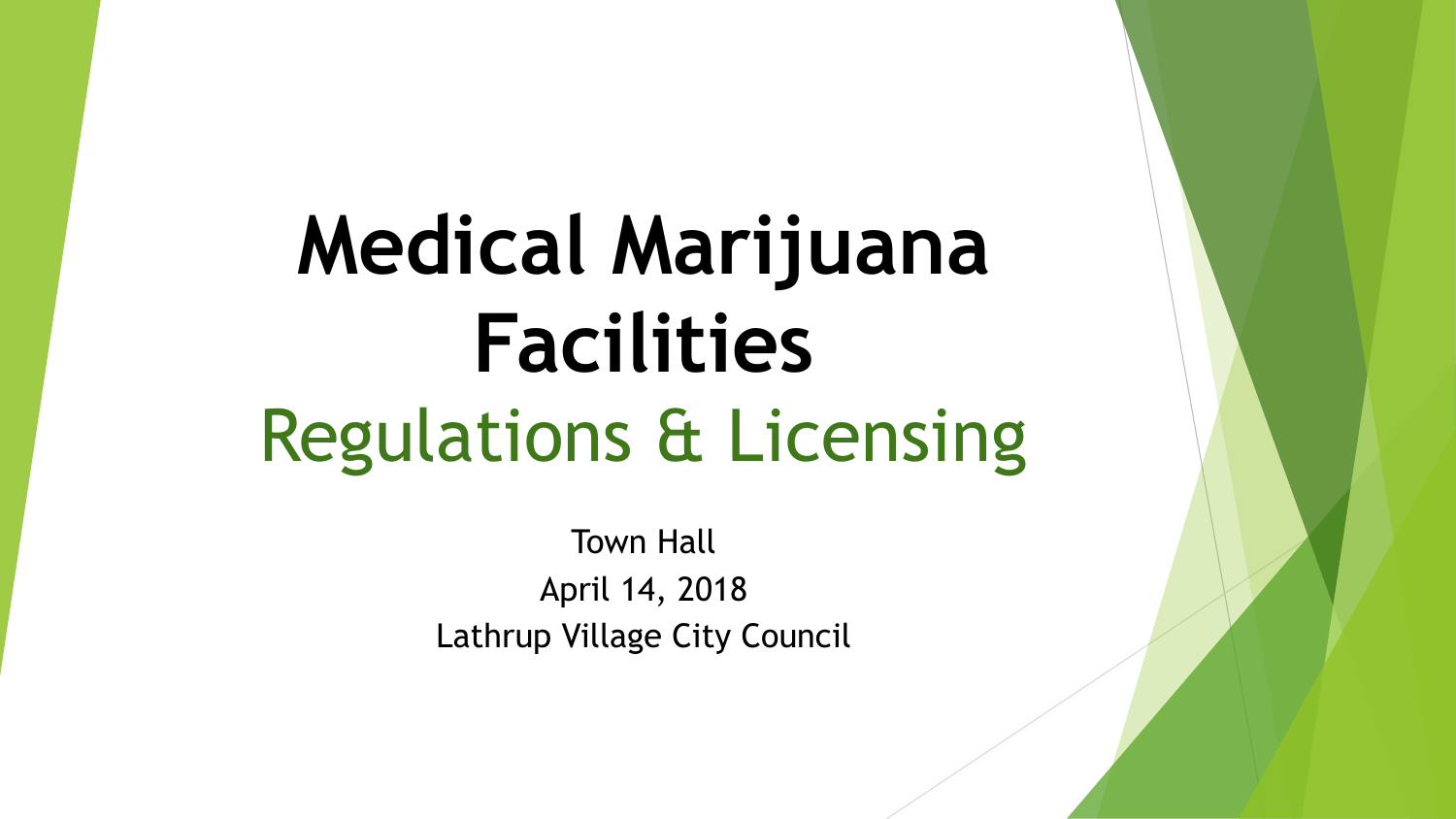#### Background – Michigan Medical Marihuana Act (MMMA)

- **Michigan Medical Marihuana Act** (2008), MCL 333.26421, allows qualified patients and registered caregivers identified with patients to use marijuana for specified medical conditions.
- **Qualifying Patient** person who has been issued and possesses a registry identification card for the medical use of marihuana in accordance with the act.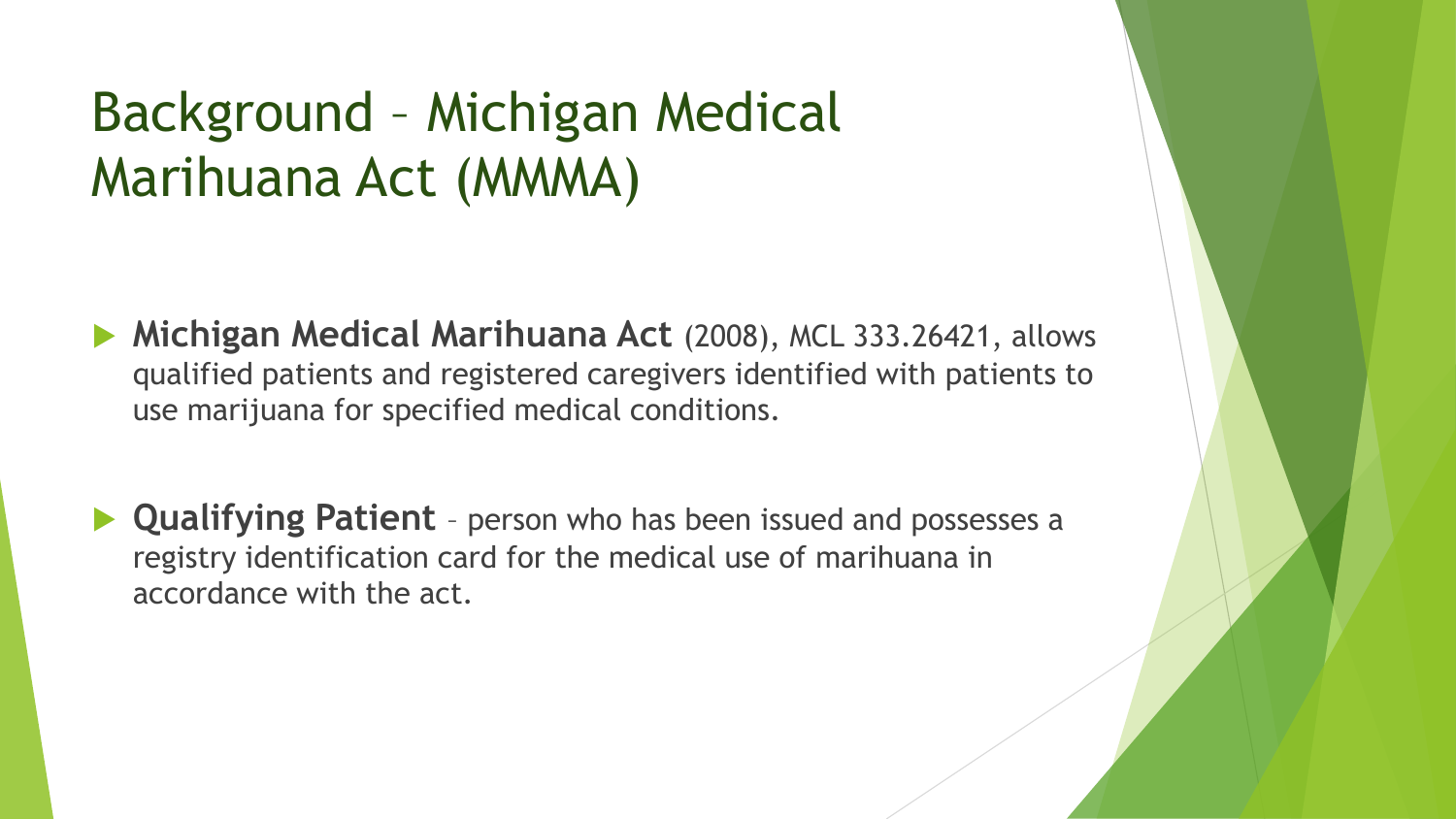#### Medical Marihuana Facilities Licensing Act (MMFLA)

 Members have now been appointed to the State **Michigan Medical Marijuana Licensing Board**.

- **Provided that licenses from LARA for Medical Marijuana Facilities** could be issued beginning December 15, 2017.
- ▶ Created a Statewide Monitoring System for tracking, inventory and verification of medicinal marijuana.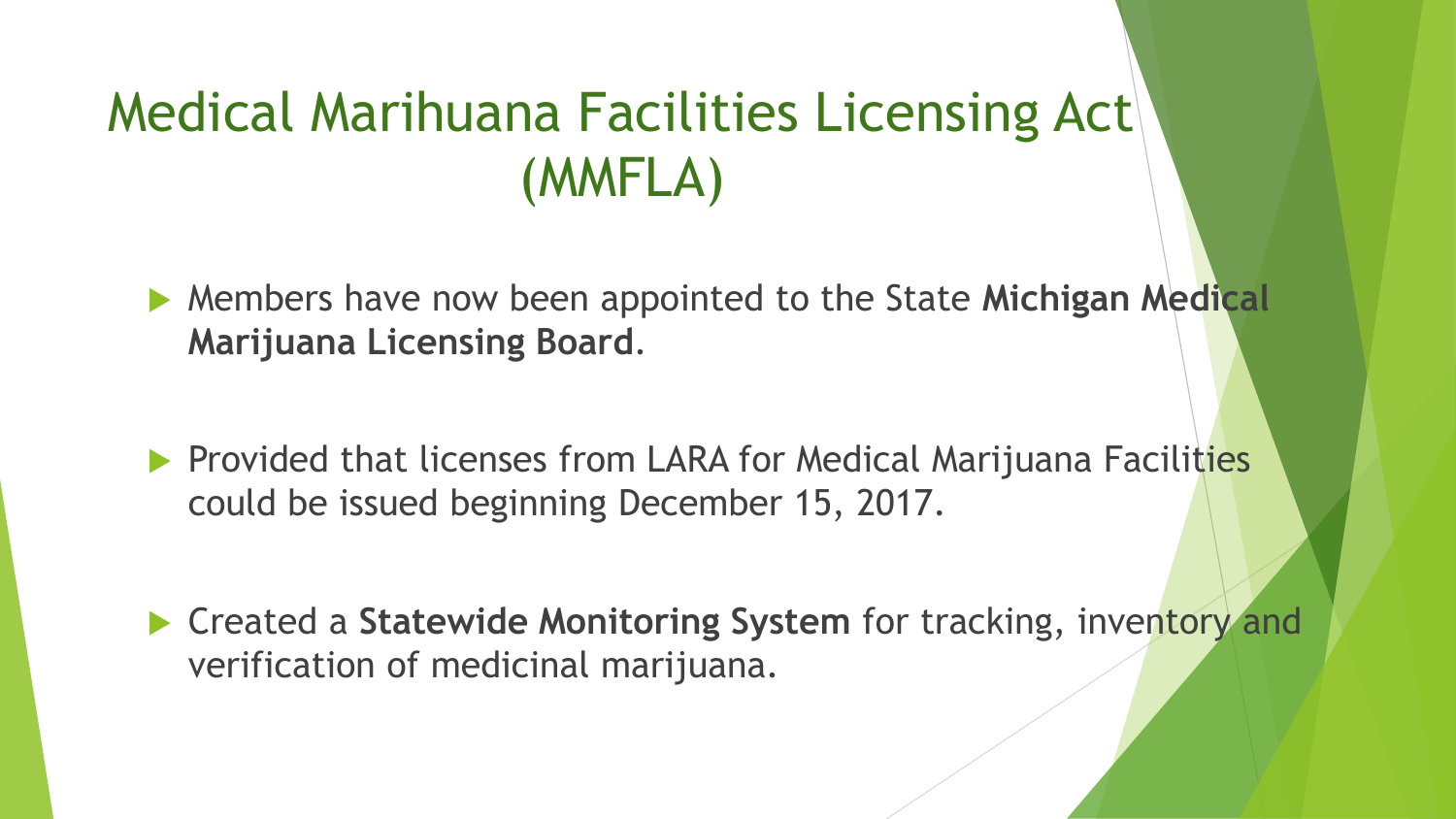#### Michigan Medical Marihuana Facility License Applications

- The Dept. of Licensing and Regulatory Affairs (LARA) is accepting applications online or in a paper form in a 2-step process:
	- Pre-Qualification
	- **License Qualification**
- The 2-step process allows applicants to begin the application process by completing Step 1 – before a location is established.
- If applicants have a location secured, they have the option to submit Step 1 and Step 2 materials at the same time.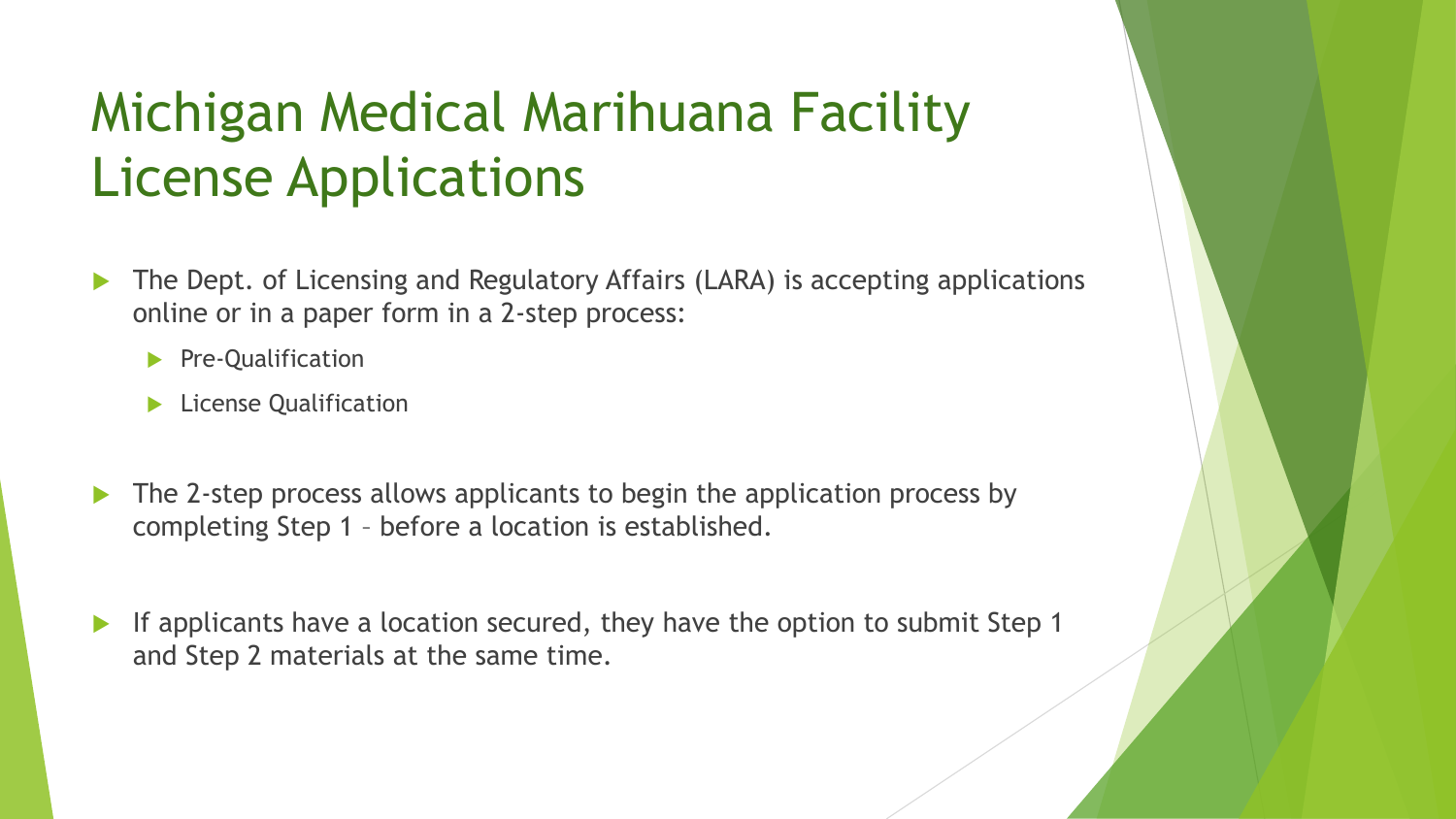#### State Application Process - Bureau of Medical Marihuana Regulation (BMMR)

- **Step 1 – Pre-Qualification**
	- Full background check of applicant and all supplemental applicants
	- $\blacktriangleright$  \$6,000 application fee
- **Step 2 – License Qualification**
	- Information specific to physical location of applicant's business

#### **Final Approval**

- Applicants must first meet all requirements and administrative rules
- BMMR presents completed application to the Medical Marihuana Licensing Board (MMLB)
- ▶ Upon approval, applicant pays a regulatory assessment for each license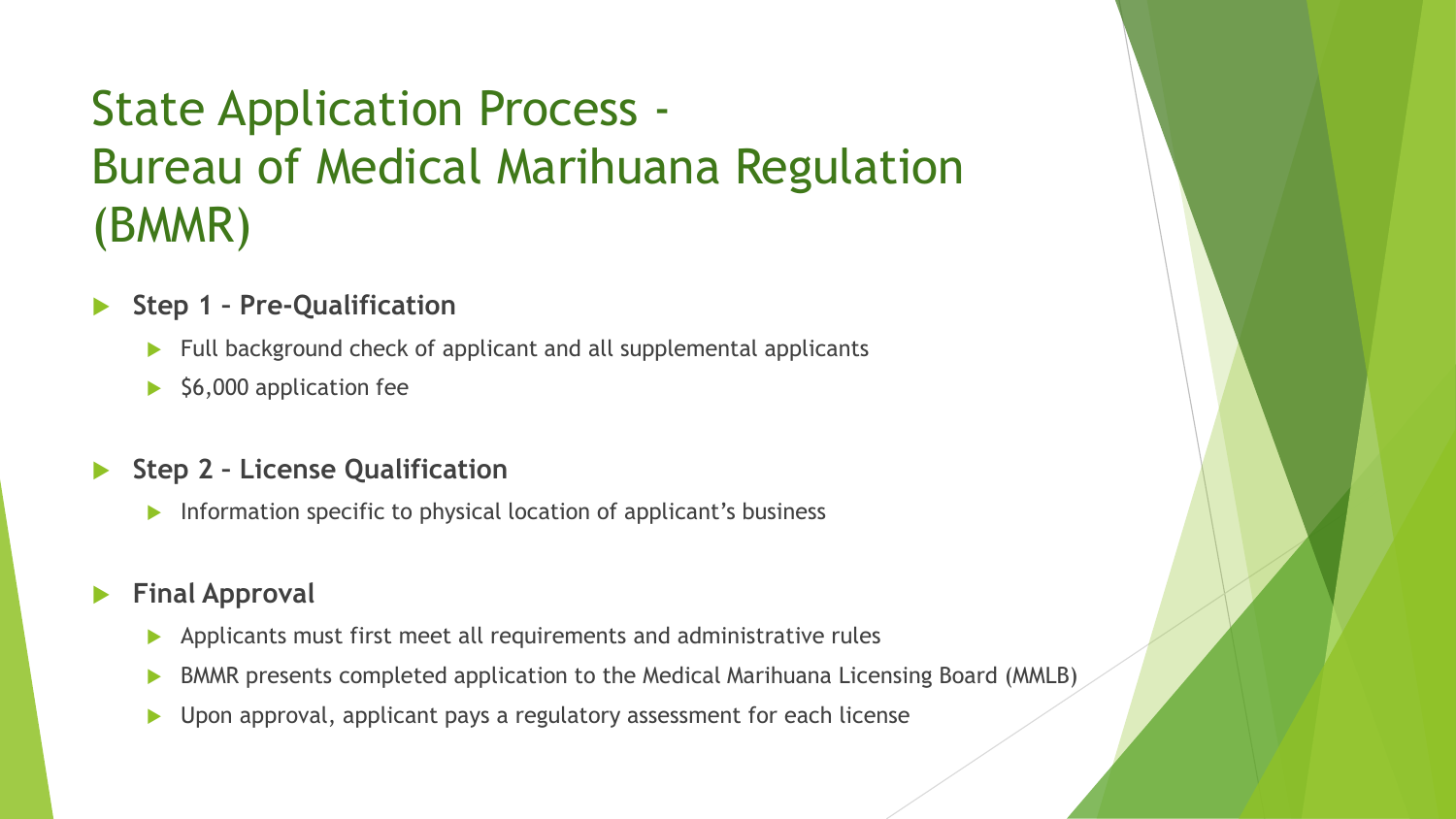#### **State Licenses Under The MMFLA For Five Types Of Uses**

- **Growers** licensees that cultivate, dry, trim, or cure and package marijuana for sale to a processor or provisioning center.
- **Processors** licensees that purchase marijuana from a grower and extracts resin from the marijuana or creates a marijuana-infused product for the sale and transfer in packaged form to a provisioning center.
- **► Secure transporters** licensees that store marijuana or money associated with its purchase or sale between marijuana facilities for a fee.
- ▶ Safety compliance facilities (Labs) licensees that receive marijuana from a marijuana facility or registered primary caregiver and tests it for contaminants, THC other substances
- **Provisioning Centers (Dispensaries)** licensees that purchase marijuana from a grower or processor and sell, supply, or provide marijuana to registered qualifying patients, directly or through the patient's caregiver.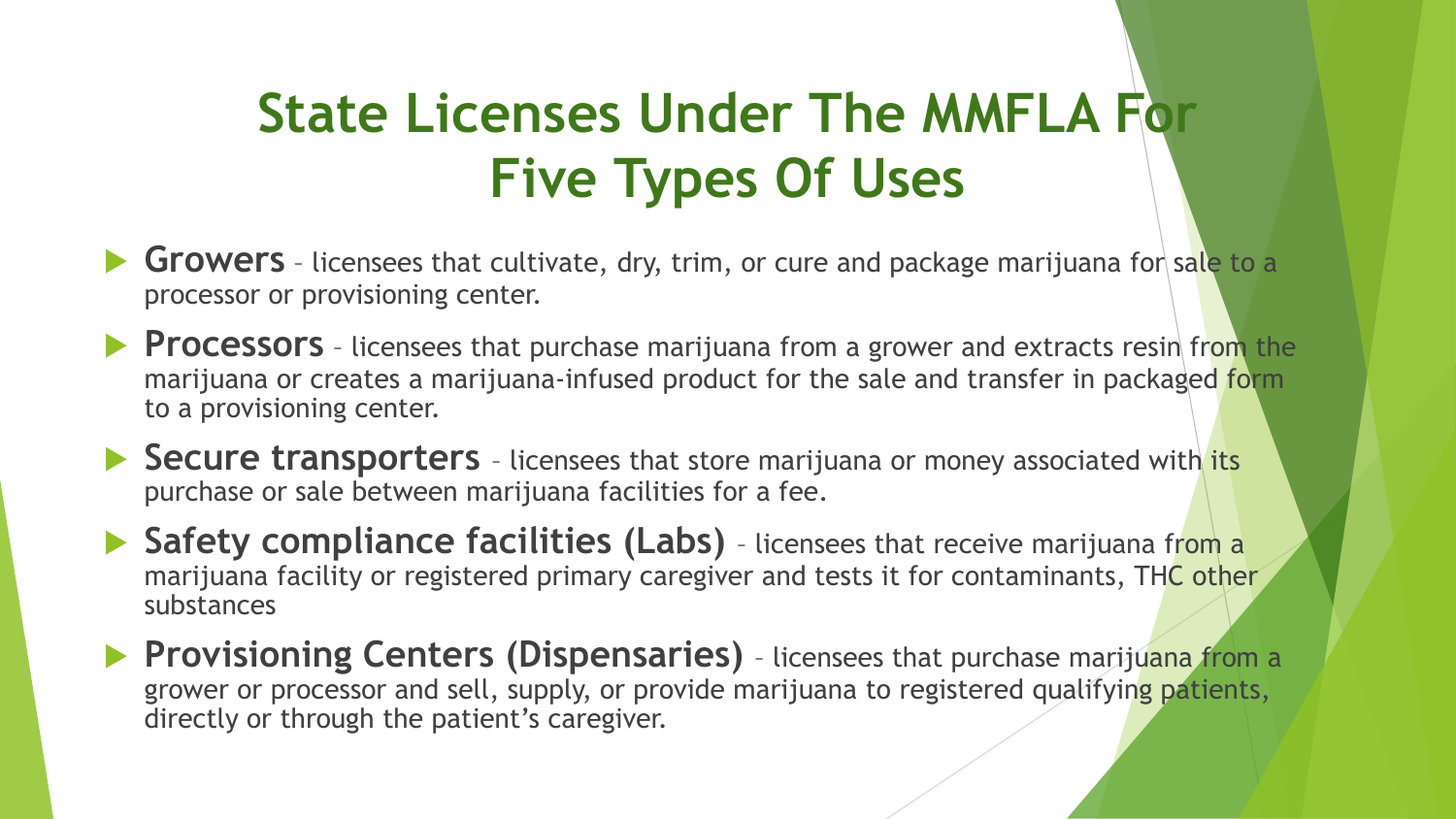#### **Grower licenses**

There are three types of Grower Classes:

- **Class A**  500 marijuana plants
- **Class B**  1,000 marijuana plants
- **Class C**  1,500 marijuana plants
- Authorizes sale of marijuana seeds or marijuana plants only to a GROWER by means of a SECURE TRANSPORTER.
- Authorizes the sale of marijuana, other than seeds, only to a PROCESSOR or PROVISIONING CENTER.
- Authorizes the GROWER to transfer marijuana only by means of a SECURE TRANSPORTER.
- To be eligible for a grower license, the applicant and each investor in the grower must not have an interest in a secure transporter or safety compliance facility.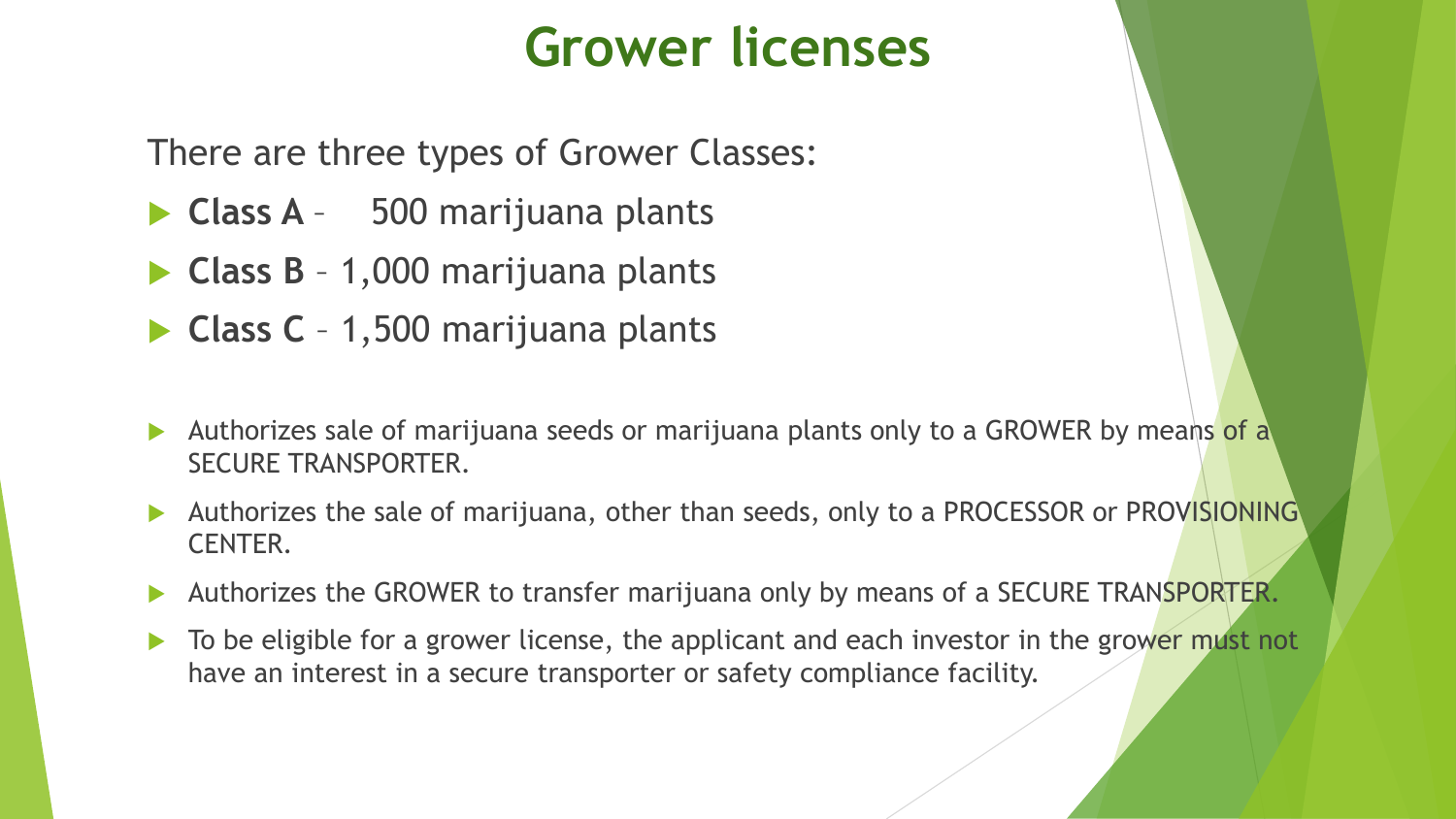#### **TAXES AND FEES**

 State of Michigan taxes each provisioning center at rate of **3%** of the provisioning center's gross retail receipts. It is distributed as follows:

- **25% to local municipalities** in which a marijuana facility is located, allocated in proportion to the number of marijuana facilities within the municipality.
- **30% to counties** in which a marijuana facility is located, allocated in proportion to the number of marijuana facilities within the county.
- ▶ 5% to county sheriffs in which a marijuana facility is located, allocated in proportion to the number of marijuana facilities within the county.
- **30% to the state**, for deposit in the first responder presumed coverage fund.
- **5%** to the Michigan commission on law enforcement standards for **training local law enforcement officers.**
- **5% to the department of state police**.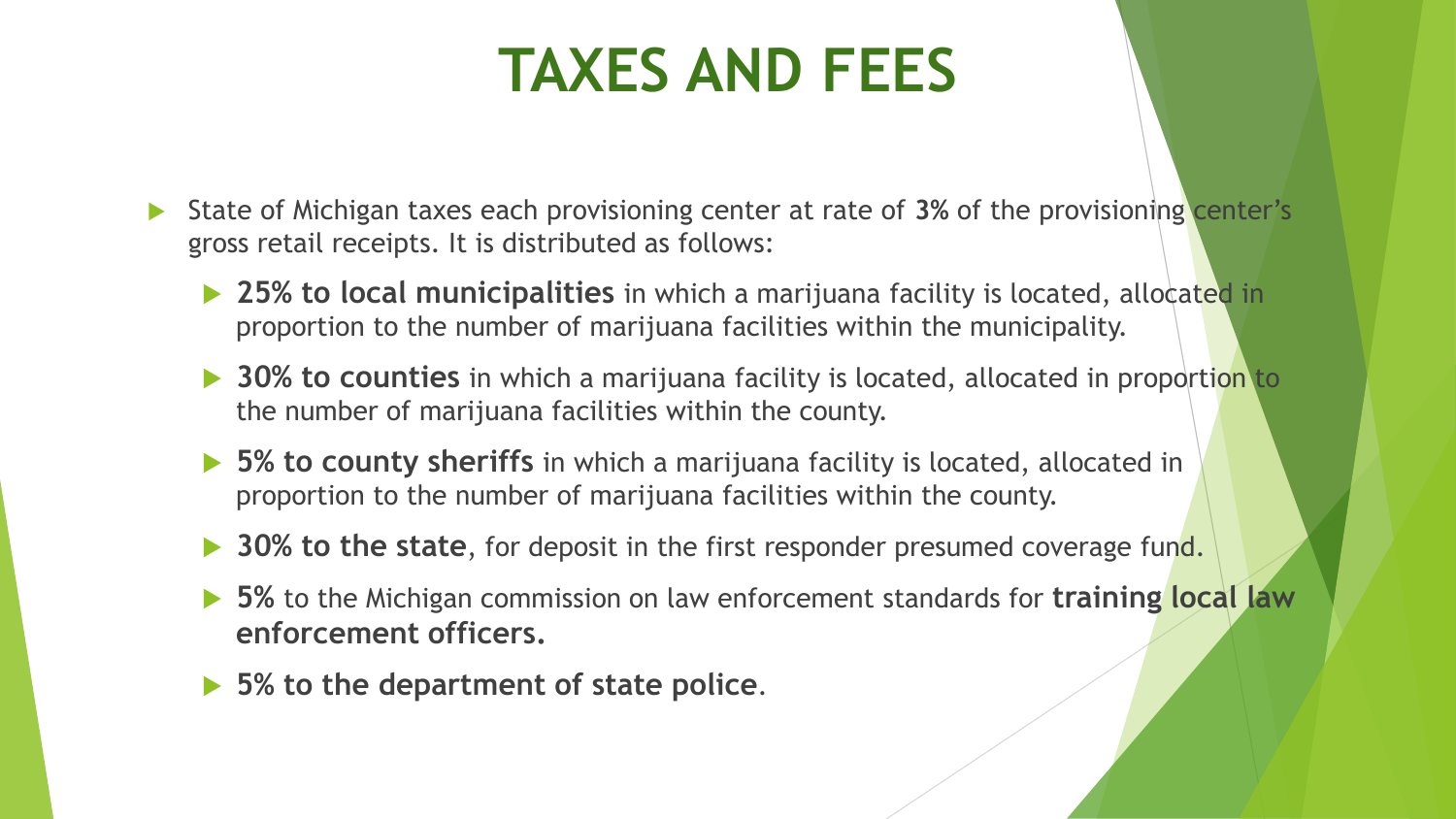#### Medical Marihuana Excise Fund

 Estimated to generate over **\$5.3 million** for local municipalities with licensed Medical Marihuana Facilities

|  | <b>Medical Marihuana Excise Fund Earmark</b>                                                                                                                           | Percentage | <b>Amount</b> |
|--|------------------------------------------------------------------------------------------------------------------------------------------------------------------------|------------|---------------|
|  | <b>Local Municipalities</b> - in which a MM<br>facility is located, allocated in proportion to the number<br>of MM facilities within the municipality                  | <b>25%</b> | \$5,335,500   |
|  | <b>Counties</b> - in which a MM facility is located,<br>allocated in proportion to the number of MM facilities<br>within the county                                    | <b>30%</b> | \$6,402,600   |
|  | <b>County Sheriffs</b> - in which a MM facility is<br>located, allocated in proportion to the number of MM<br>facilities within the county to support county Sheriffs. | 5%         | \$1,067,100   |
|  | <b>Local Law Enforcement Training -</b><br>to MCOLES for training local law enforcement officers                                                                       | 5%         | \$1,067,100   |
|  | <b>State Police</b>                                                                                                                                                    | 5%         | \$1,067,100   |
|  | <b>State General Fund</b> - to the State for the<br><b>First Responder Presumed Coverage Fund</b>                                                                      | 30%        | \$6,402,600   |
|  | <b>TOTAL</b>                                                                                                                                                           | 100%       | \$21,342,000  |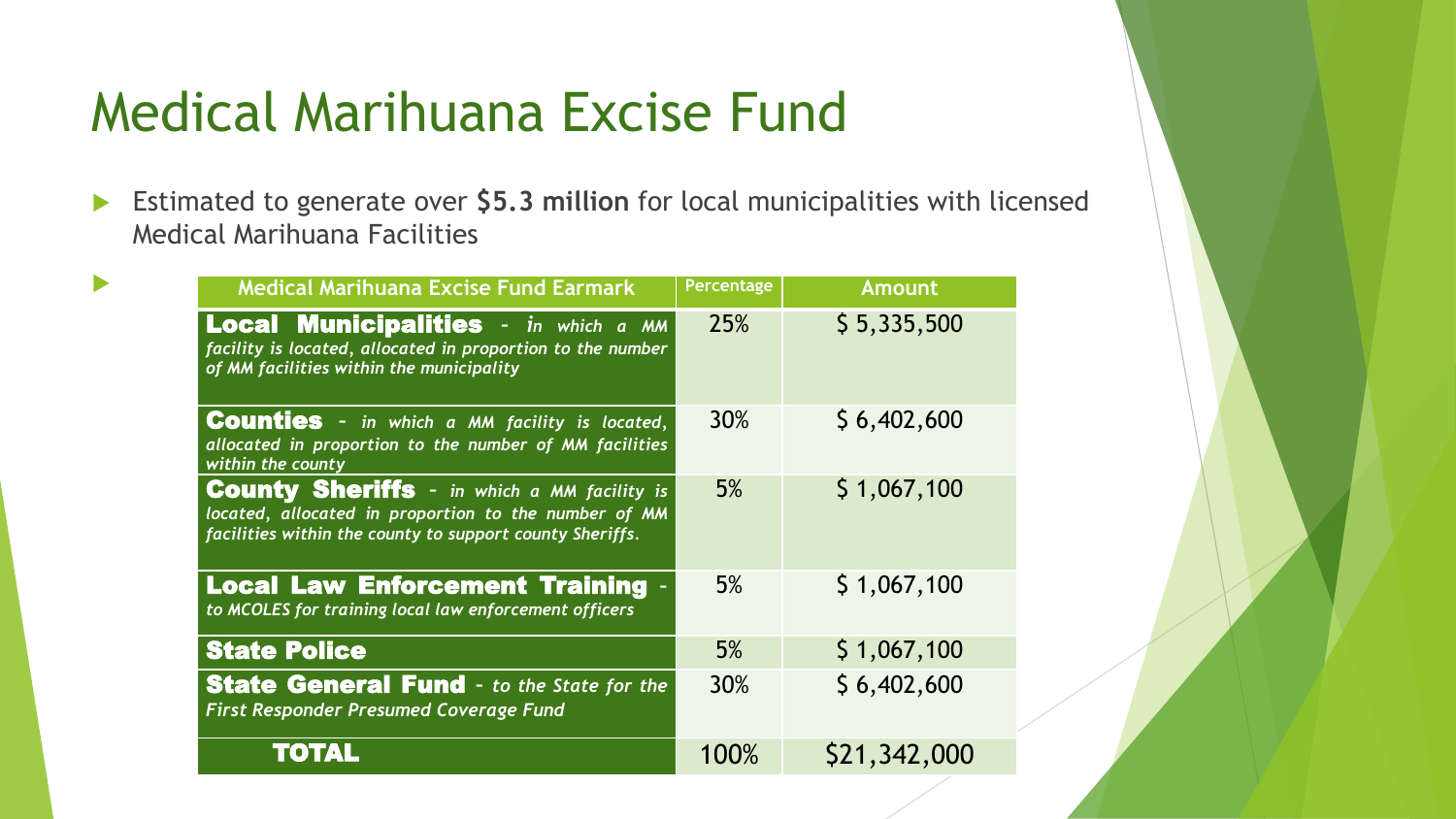#### **The Municipality's Role and Power**

A marijuana facility may not operate in a municipality unless that municipality has adopted an ordinance that authorizes that type of facility. [MCL 333.27205\(1\)](http://www.icle.org/modules/repositories/probatesourcebook/CiteCheck.aspx?cite=333-27205).

#### **The City of Lathrup Village may choose to:**

- Adopt an ordinance and regulate through zoning.
- Decline to allow by adopting ordinance.
- Do nothing.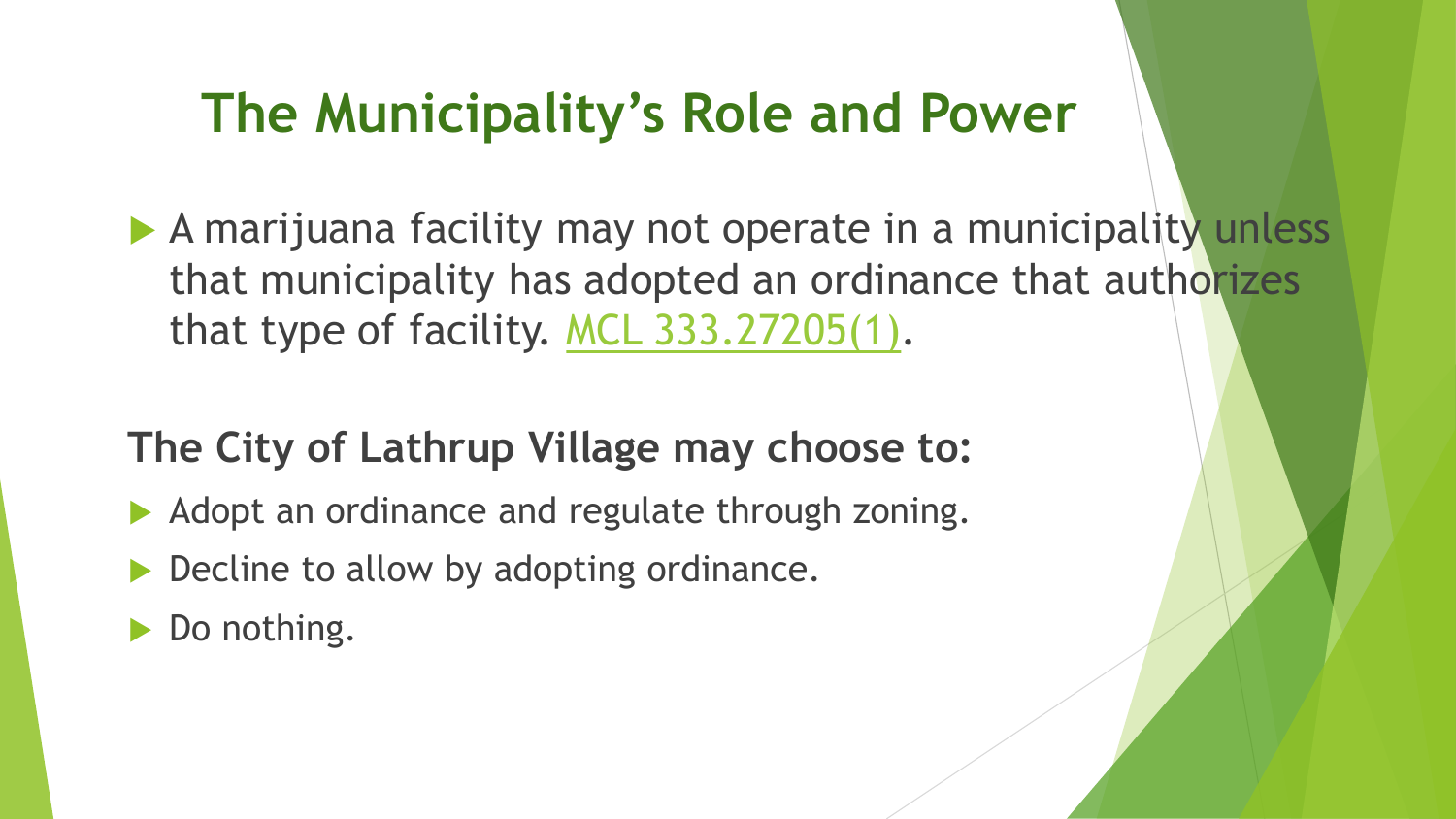#### **MMFLA Options:**

- If enacting an ordinance, we could allow anywhere from **1-5 types of facilities (licenses)**.
- **Limit the number** of each type of facility
- Establish an annual, nonrefundable license fee, not exceeding **\$5,000**  for administrative and enforcement costs associated with the operation of facilities within the city.
- If ordinance limits the number of facilities, must create a **competitive process** to determine which applicants are best suited to operate in compliance with the initiative.
- Adopt ordinances relating to marijuana facilities, including **zoning**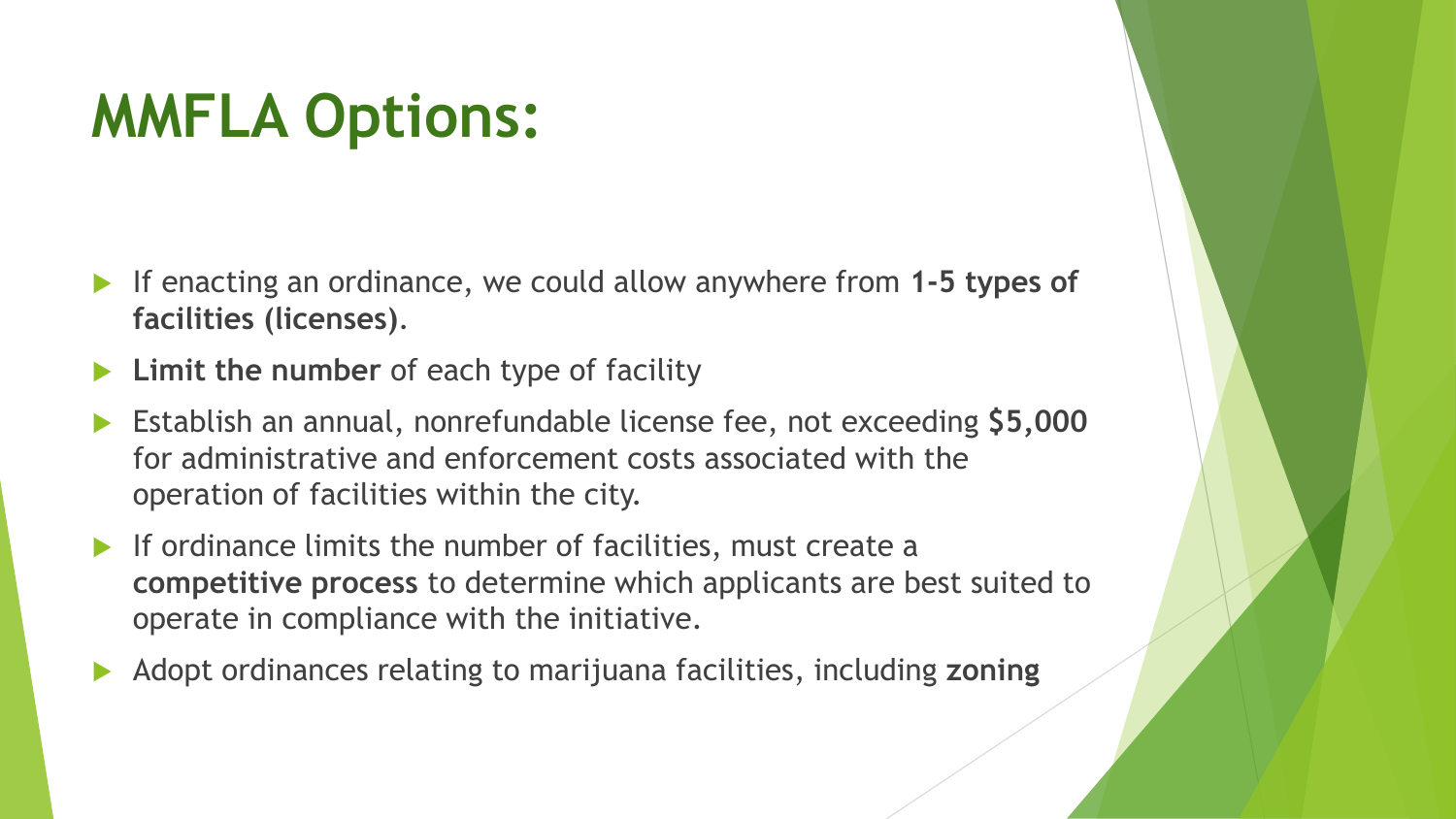### **MMFLA Guidelines**

- If we choose to adopt an ordinance, the guidelines/limitations are:
	- ▶ Cannot impose regulations regarding the purity or pricing of marijuana;
	- ▶ Cannot interfere or conflict with the state licensing regulations; and
	- ▶ We may adopt zoning regulations related to marijuana facilities.
- A marihuana facility and all articles of property in that facility are subject to examination at any time by ADPS or MSP.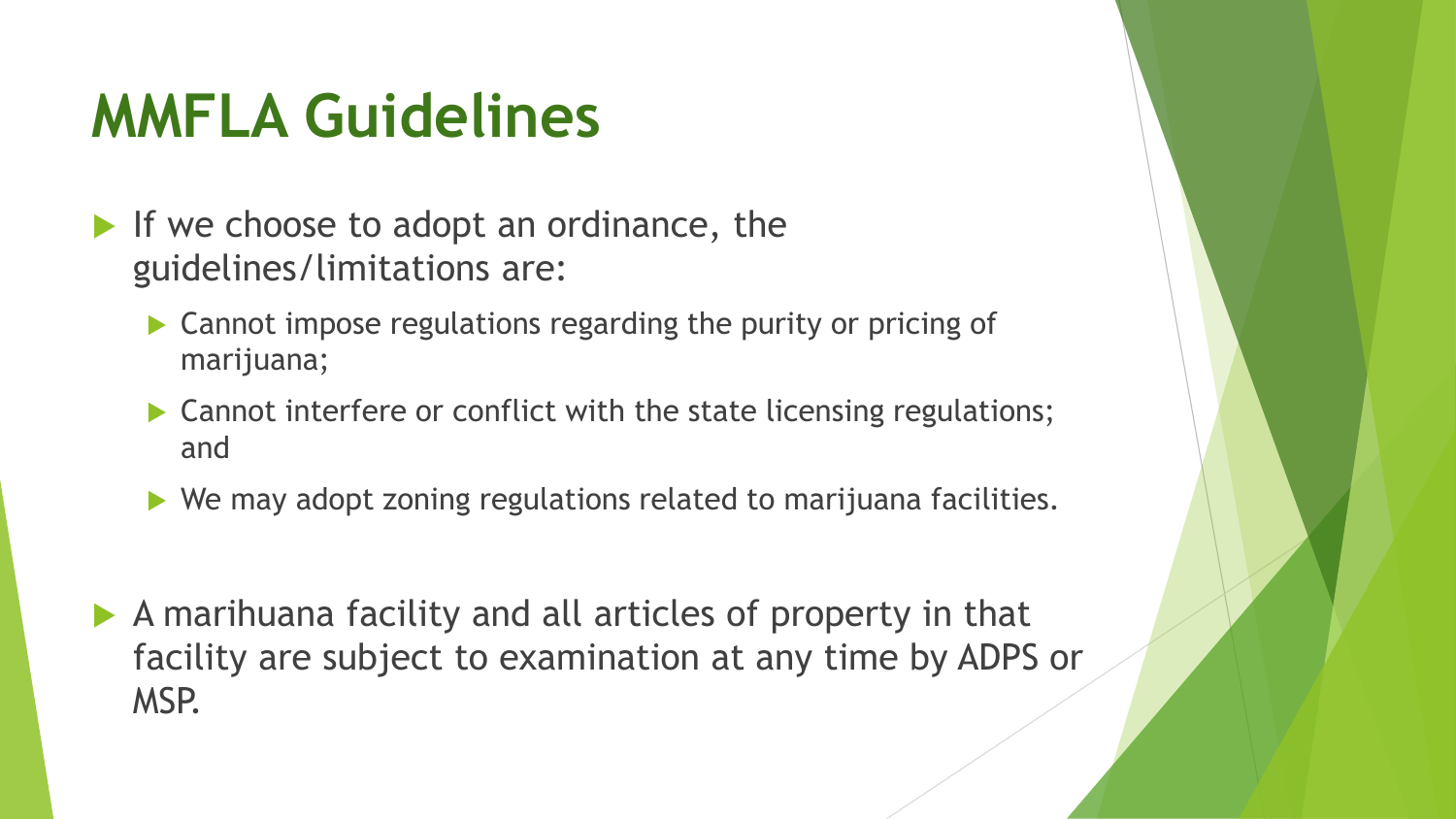#### **License Eligibility**

- **The City may request information from those who apply for a facilities license**
- **Final approval of the license goes to the State.**
- Applicants have to be Michigan residents for two years. This requirement goes away after June 30, 2018.
- People are ineligible to receive a state license if any of the following is true:
	- ▶ Convicted of a felony in the U.S., or released from incarceration for a felony, within the last 10 years;
	- Convicted of a misdemeanor involving a controlled substance, theft, dishonesty or fraud in the last 5 years;
	- Knowingly submitted an application with false information, or can't provide liability and casualty insurance; or
	- Holds elected office or is employed by a regulatory body of a governmental unit.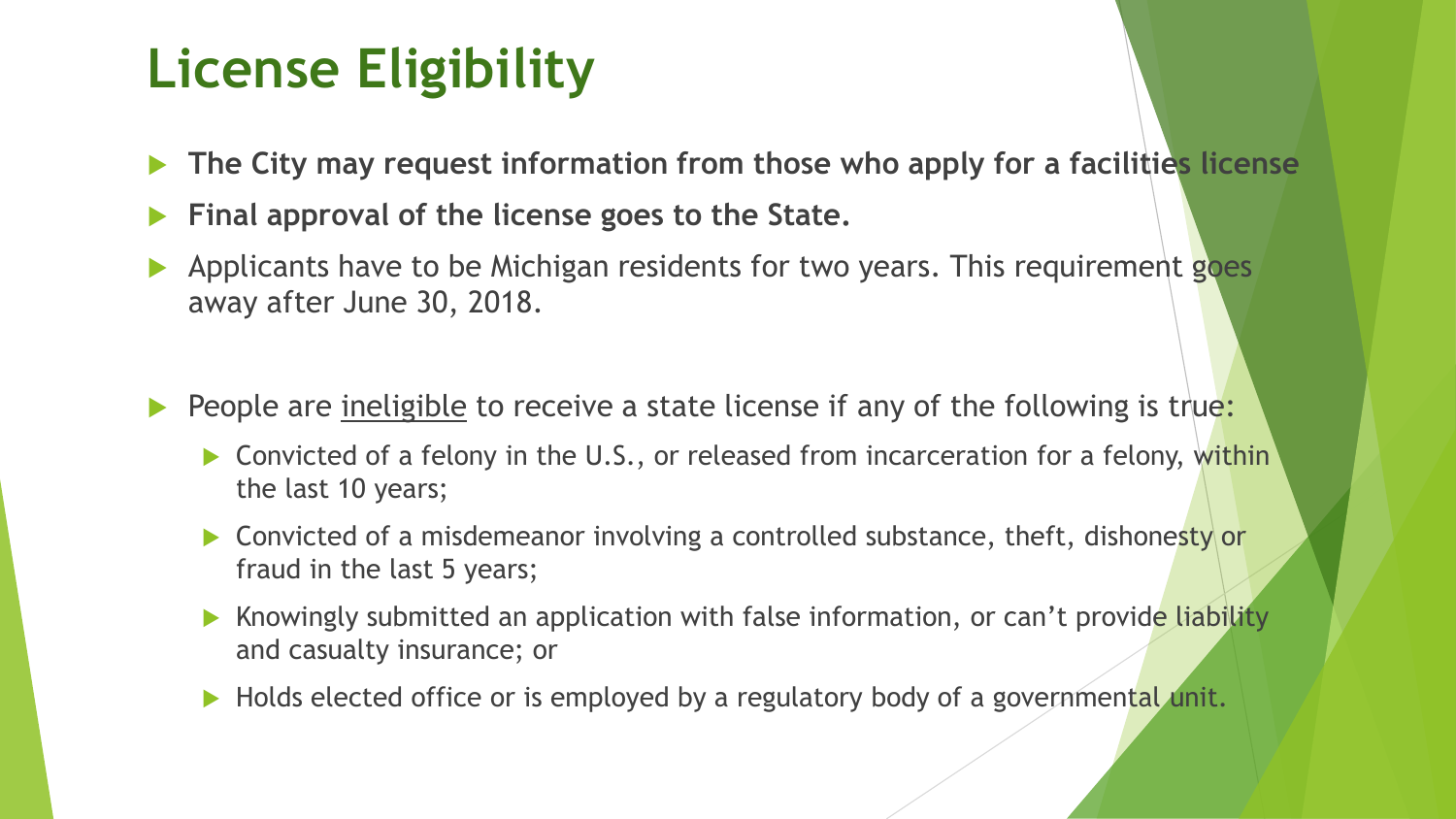#### SURVEY OF SOME SURROUNDING MUNICIPALITIES

In Oakland County, some cities have already opted in and have adopted ordinance language

Walled Lake **Hazel Park Drion Township**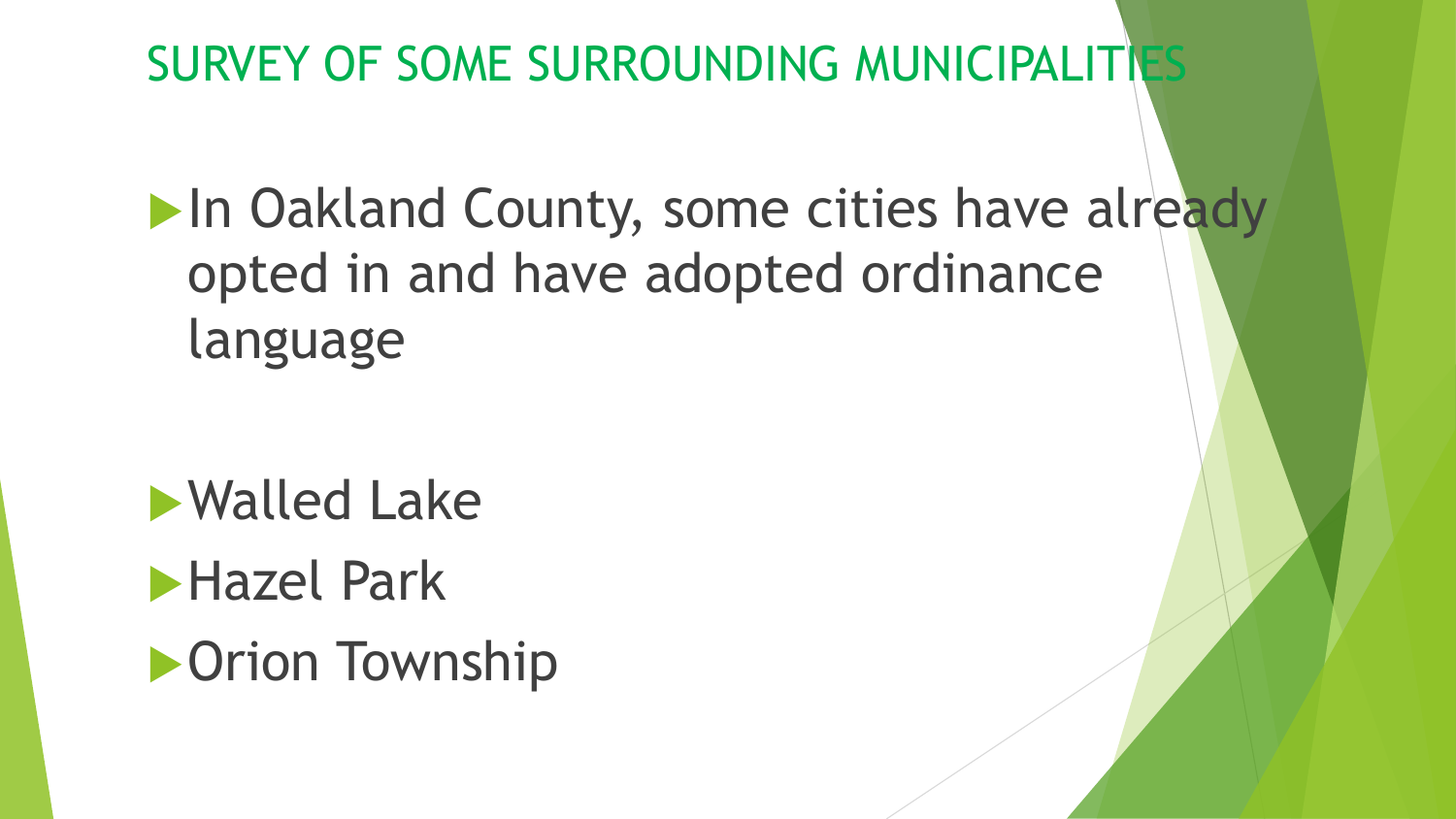## DIRECTION FROM CITY COUNCIL

What are the pros/cons to consider?

In Is there interest in enacting a MM ordinance?

- If so, for which of the 5 types of licenses?
- ▶ Do we want to limit the number of licenses available in those categories?